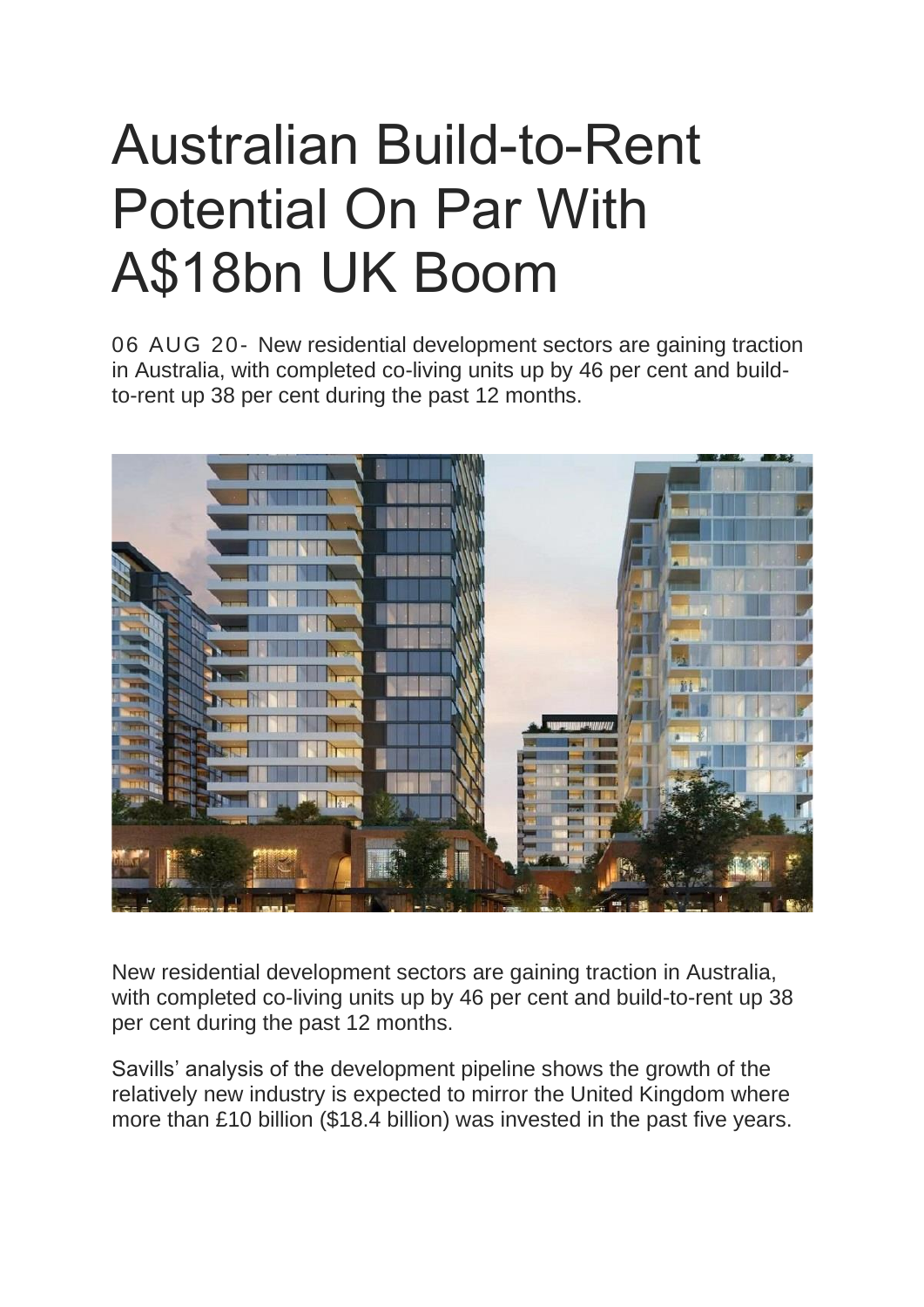In Australia, 2,326 build-to-rent apartments and 611 co-living units were completed by the end of June 2020.

Although Covid-19 has impacted residential unit [approvals](https://theurbandeveloper.com/articles/building-approvals-june) and continues to [threaten](https://theurbandeveloper.com/articles/covid-house-price-downturn-continues) house prices, the build-to-rent and co-living sectors are expected to increase as housing affordability problems [continue.](https://theurbandeveloper.com/articles/coronavirus-affordability-could-dampen-house-price-growth)

Related: [Coronation Makes \\$293m Build-to-Rent Plans](https://theurbandeveloper.com/articles/coronation-makes-293m-merrylands-plans)



**Decade of build-to-rent growth: Australia vs United Kingdom**

^ Source: Savills Development Spotlight on Build-to-Rent and Co-Living report

Savills student accommodation director Paul Savitz, the report's author, said Australia is hot on the heels of the UK's decade-long build-to-rent growth spurt—something that Australian and global investors and developers are keeping a close eye on.

"Ten years ago, build-to-rent was a niche topic at investment conferences and in boardrooms; now it's one of UK real estate's most exciting asset classes. We expect Australia to follow suit," Savitz said.

With 8,000 units completed within five years of the emergence of the first build-to-rent scheme in London, Savills' analysis of the Australian build